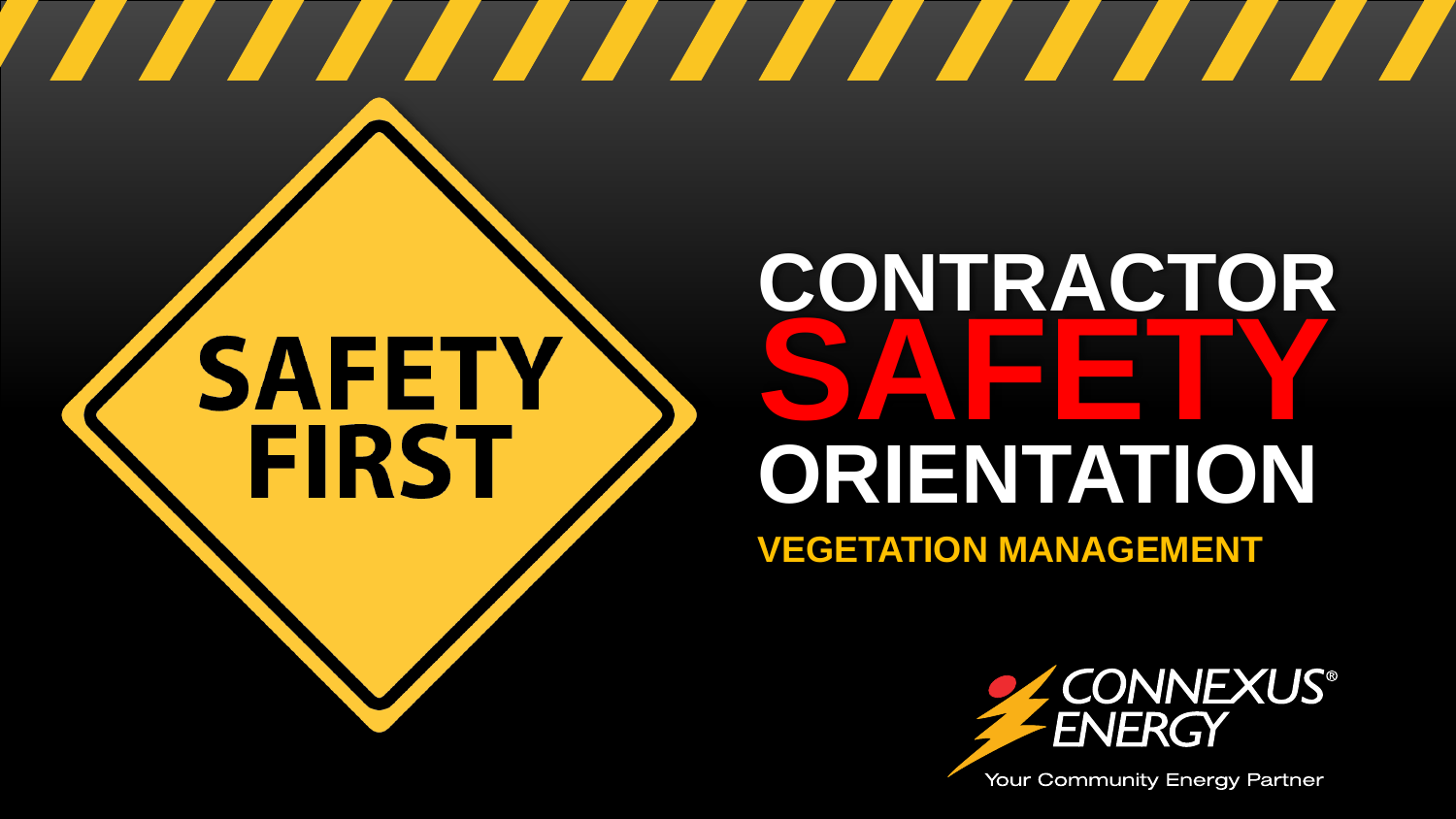# **VEGETATION MANAGEMENT**

### **Nominal voltage of lines and equipment**

• **7.3kV phase-to-ground, 12.7kV phase-to-phase**

## **Maximum switching transient voltage**

• **25.6kV (***3.5 x phase-to-ground***)**

## **Presence of hazardous induced voltages**

• **Possible on underbuilt lines or adjacent to transmission lines**

#### **Protective grounds & equipment grounding**

- **Ground wire on poles, equipment in subs, etc.**
- **If you find ground wires cut or missing notify Connexus immediately**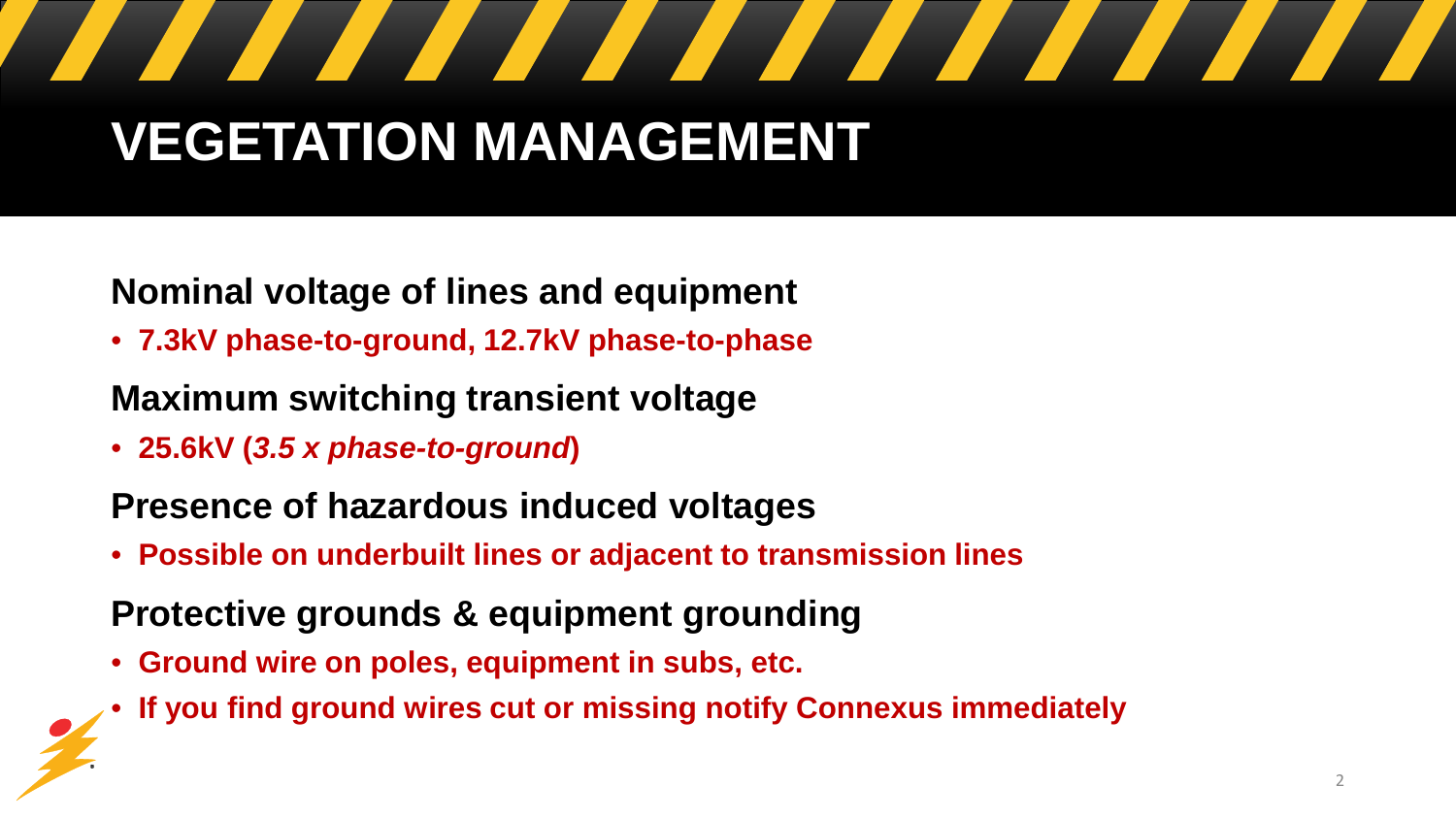# **VEGETATION MANAGEMENT**

### **Location of electric circuits & equipment**

- **Refer to Connexus circuit maps**
- **Ask for details if uncertain**

### **Condition of poles and structures**

• **Visually inspect before climbing. Unsafe poles are marked with red tag** 

### **Environmental conditions**

• **Outdoors, uneven terrain, possible buried utilities, adjacent to busy roads**

#### **Permit required to enter enclosed spaces?**

• **Very Limited – will be advised if work involves enclosed spaces**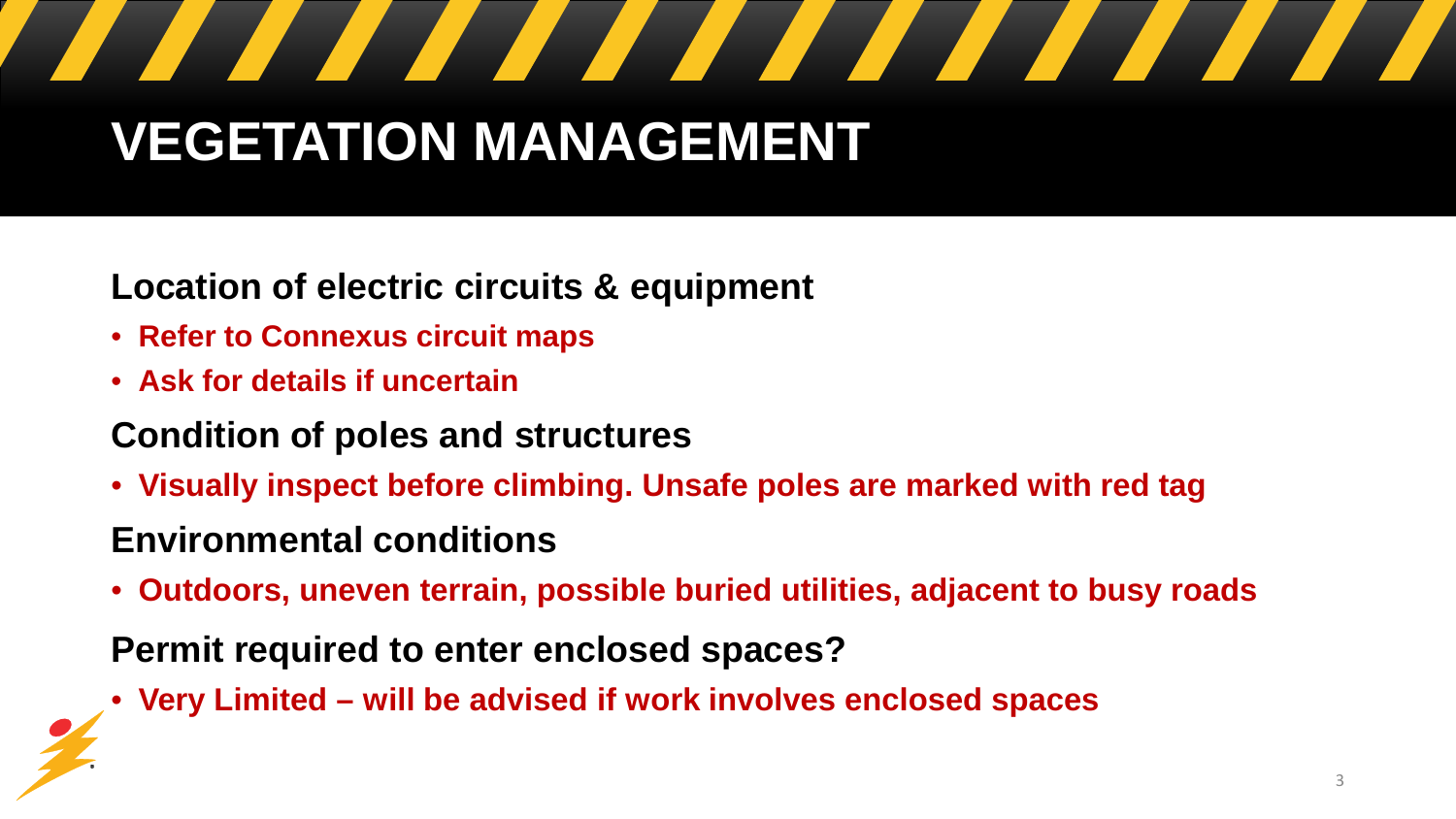# **Sold**

## **VEGETATION MANAGEMENT**

#### **Minimum Approach Distance (MAD)**

• **5.1-15.0 kV = 2'- 2"**

**Are employees exposed to hazards from flames or electric arc?** 

- **Yes, minimum 8 cal/cm2 Flame Resistant clothing required if working within the minimum approach distance (MAD)**
- **Use 8 ft. insulated hot line tools when working in energized primary cabinets**

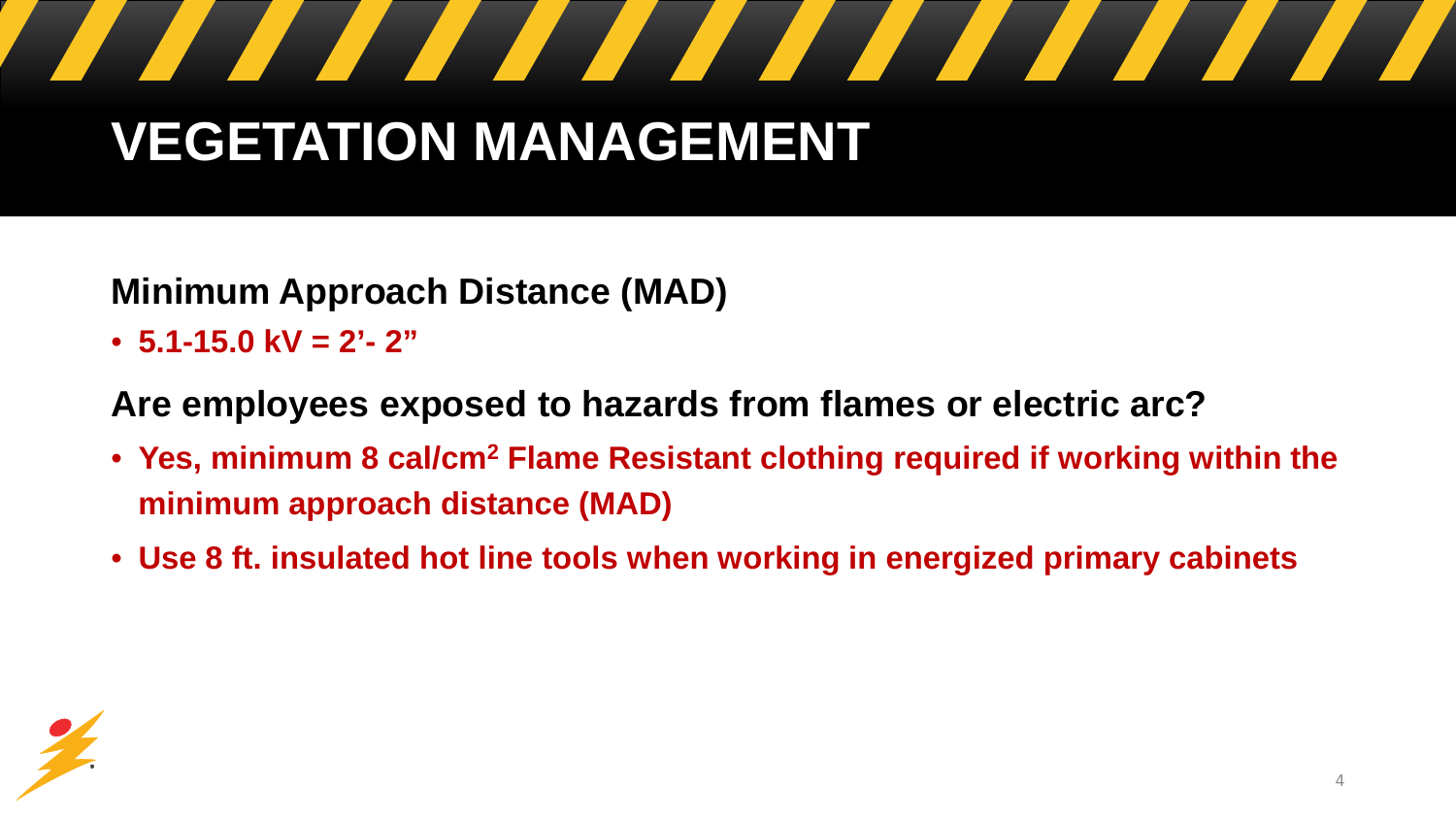# <u> 1950 - Johann Stein, Amerikaansk kanton om de gruppe om de gruppe om de gruppe om de gruppe om de gruppe om d</u>

## **VEGETATION MANAGEMENT**

### **Estimated incident energy from electric arc**

#### **ARC FLASH SAFETY QUICK REFERENCE**

with and without Hot Line Tool (HLT)

|                                               |       |                 |                |                 |       |                | 3 Ph Pole-Mounted Transformer Hazard Category |              |                        |                |                        |            |                | Hazard         | Clothing                             | Clothing  | Min Arc Rating         |
|-----------------------------------------------|-------|-----------------|----------------|-----------------|-------|----------------|-----------------------------------------------|--------------|------------------------|----------------|------------------------|------------|----------------|----------------|--------------------------------------|-----------|------------------------|
| 3 Phase Pad-mount Transformer Hazard Category |       |                 |                |                 |       |                |                                               | 15" Distance |                        | 8' Distance    |                        | Arc Flash  | <b>Risk</b>    | Description    | Layers                               | of PPE    |                        |
|                                               |       | 15" Distance    |                | 8' Distance     |       | Arc Flash      |                                               |              | <b>Hazard Category</b> |                | <b>Hazard Category</b> |            | Boundary       | Category       |                                      |           | (cal/cm <sup>2</sup> ) |
|                                               |       | Hazard Category |                | Hazard Category |       | Boundary       |                                               |              |                        | w/             |                        | <u>w/</u>  | w/o HLT        | 0              | Long Sleeve Shirt & Denim            |           | 0                      |
|                                               |       |                 |                |                 |       | w/o HLT        | Voltage                                       | kVA          | w/o HLT                | <b>HLT</b>     | w/o HLT                | <b>HLT</b> | (Ft)           |                | Jeans                                |           |                        |
| Voltage                                       | kVA   | w/o HLT         | w/HLT          | w/o HLT         | w/HLT | (Ft)           | 120/20                                        |              |                        |                |                        |            |                |                | FR Shirt & Pants + Hard Hat          |           | $\overline{4}$         |
| 120/208                                       | 45    |                 |                |                 |       | $\overline{2}$ | 8                                             | 75           |                        |                |                        |            | 2              | $\overline{2}$ | Cotton Underwear + FR Shirt          | 1 or 2    | 8                      |
| 120/208                                       | 75    |                 |                |                 |       | 2              | 120/20                                        |              |                        |                |                        |            |                |                | & Pants + Hard Hat & Face            |           |                        |
| 120/208                                       | 112.5 |                 |                |                 |       | 3              | 8                                             | 150          |                        |                |                        |            | 2              |                | <b>Shield + Hearing Protection</b>   |           |                        |
| 120/208                                       | 150   |                 |                |                 |       | 3              | 120/20                                        |              |                        |                |                        |            |                | 3              | Cotton Underwear + FR Shirt          | 2 or 3    | 25                     |
| 120/208                                       | 225   |                 |                |                 |       | 3              | 8                                             | 300          |                        |                |                        |            | 2              |                | & Pants + FR Coverall + Hard         |           |                        |
| 120/208                                       | 300   | $\overline{2}$  | 2 <sup>1</sup> |                 |       | $\overline{4}$ | 120/20                                        |              |                        |                |                        |            |                |                | Hat & HRC 3 Flash Suit Hood          |           |                        |
| 120/208                                       | 500   | $\overline{2}$  | 2 <sup>1</sup> |                 |       |                |                                               | 500          |                        |                |                        |            | 2              |                | + Hearing Protection                 |           |                        |
| 120/208                                       | 750   |                 |                |                 |       | 3              | 120/20                                        |              |                        |                |                        |            |                | $\overline{4}$ | <b>Cotton Underwear + FR Shirt</b>   | 3 or more | 40                     |
| 277/480                                       | 45    |                 |                |                 |       |                |                                               | 750          |                        |                |                        |            | 2              |                | & Pants + HRC 4 Flash Suit +         |           |                        |
| 277/480                                       | 75    |                 |                |                 |       | $\overline{2}$ | 277/48                                        |              |                        |                |                        |            |                |                | <b>Hard Hat + Hearing Protection</b> |           |                        |
| 277/480                                       | 112.5 | $\overline{3}$  |                |                 |       | 5              | ∩                                             | 75           |                        |                |                        |            | 2              |                |                                      |           |                        |
| 277/480                                       | 150   | 3               |                |                 |       | 5              | 277/48                                        |              |                        |                |                        |            |                |                |                                      |           |                        |
| 277/480                                       | 225   | 3               |                |                 |       | 10             | U                                             | 150          | 3                      |                |                        |            | $\overline{4}$ |                |                                      |           |                        |
| 277/480                                       | 300   | 3               |                |                 |       | 9              | 277/48                                        |              |                        |                |                        |            |                |                |                                      |           |                        |
| 277/480                                       | 500   | N/A             | 2 <sup>1</sup> |                 |       | 18             | 0                                             | 300          | 3                      |                |                        |            | .5             |                |                                      |           |                        |
| 277/480                                       | 750   | 3               |                |                 |       | 8              | 277/48                                        |              |                        |                |                        |            |                |                |                                      |           |                        |
| 277/480                                       | 1000  | N/A             |                |                 |       | 15             | 0                                             | 500          | $\blacktriangle$       | 2 <sup>1</sup> |                        |            | 7              |                |                                      |           |                        |
| 277/480                                       | 1500  | N/A             | 2 <sup>2</sup> |                 |       | 18             | 277/48                                        |              |                        |                |                        |            |                |                |                                      |           |                        |
| 277/480                                       | 2000  | N/A             | 3              | $\overline{2}$  |       | 23             |                                               | 750          | N/A                    |                |                        |            | 10             |                |                                      |           |                        |
|                                               |       |                 |                |                 |       |                |                                               |              |                        |                |                        |            |                |                |                                      |           |                        |

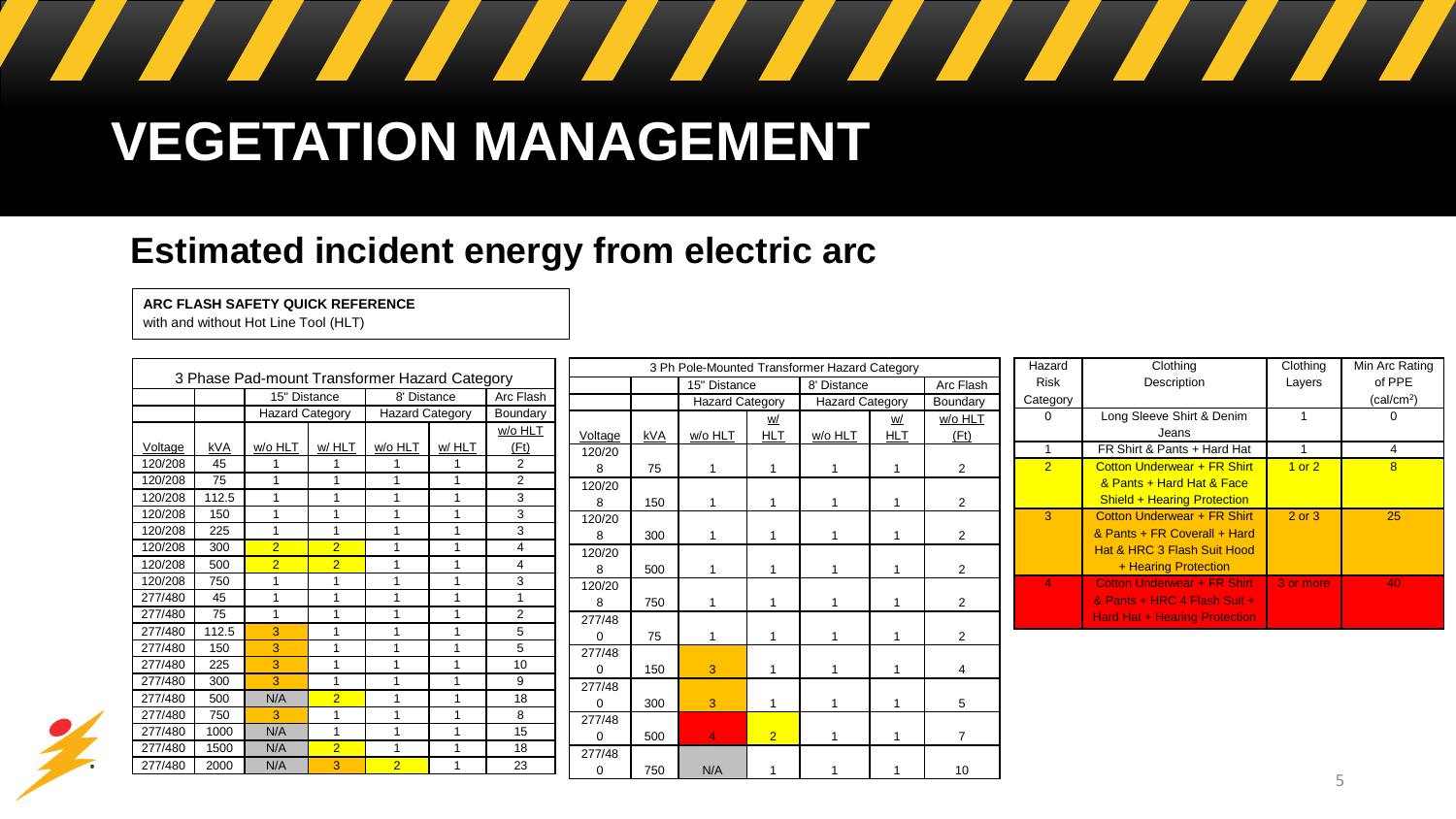# **VEGETATION MANAGEMENT**

**Are devices designed to open/close circuits under load?** 

- **Yes - fuses, cutouts, reclosers, etc. Ask for specific information if you are unsure Known sources of electric energy**
- **OH /UG circuits originating from substations supply power. Customer-owned distributed generation (specifics will be provided) may have potential to backfeed if protective switches fail.**

**Do protective grounds have adequate current carrying capacity?** 

• **Yes, minimum 1/0 for personal grounds**

**Possible hazardous transfer of potential if fault occurs?** 

• **Yes, less than 10kA**